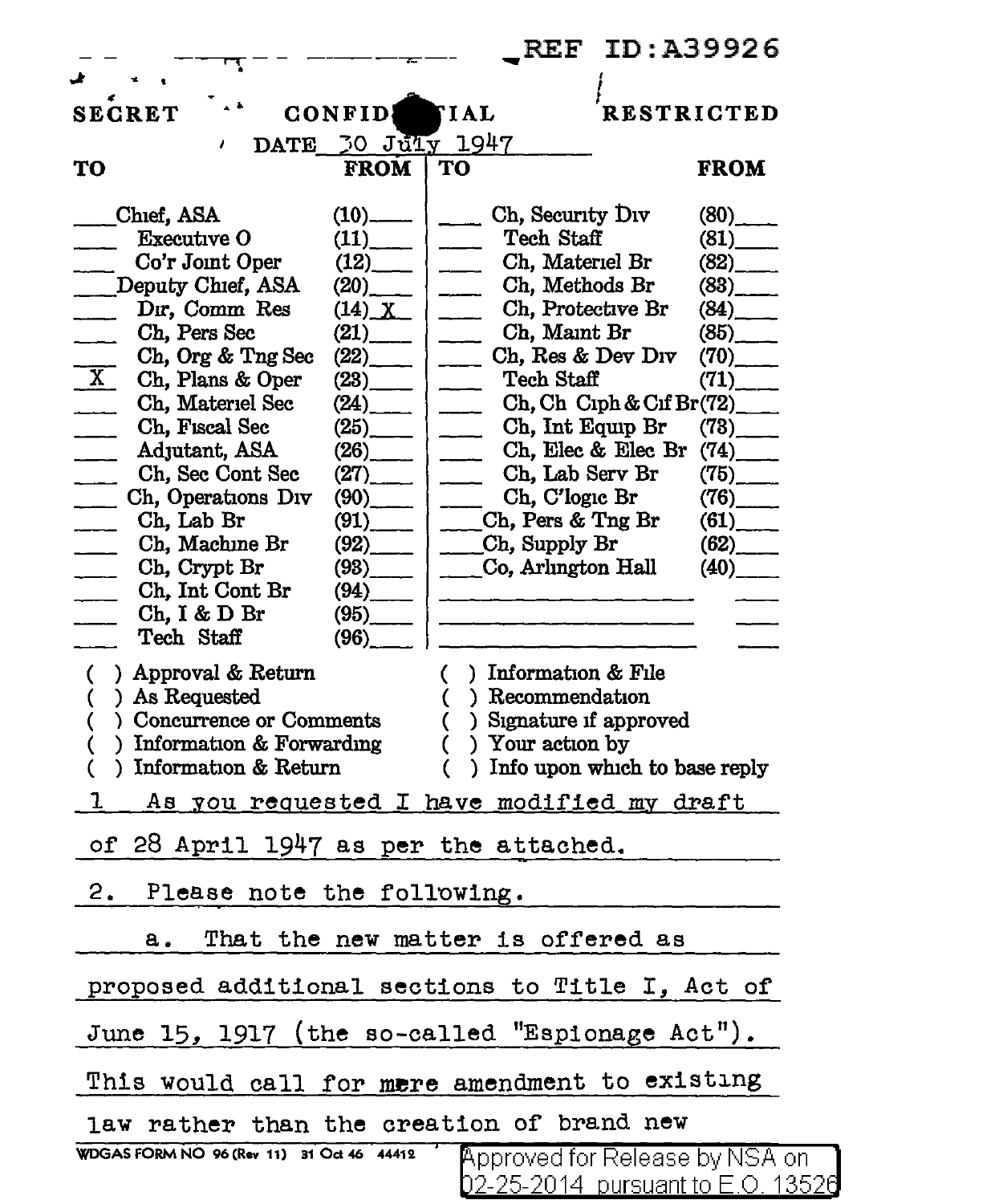## REF ID:A39926

legislation. I think this path might be easier .

b. That such words as code, cipher, cryptography, cryptanalysis, messages, etc., do not appear therein at all but the text is of such a general character as to be applicable to anything of cryptologic nature.

c. That I have attempted to cover leakages from or by people not in the Government service--but who in one manner or another manage to obtain classified information and then to obtain classified information and then<br>publish it or broadcast it. -- "Columnists",  $\frac{1}{2}$ etc.

d. That I still feel it desirable to make the punishment fit the crime--by grading the penalties according to the classification.

e. That it is proposed that the rules governing classification and de-classification be prescribed by the President. This might help ward off allegations of attempts by the military to abridge freedom of press and speech.

.,. " r • -

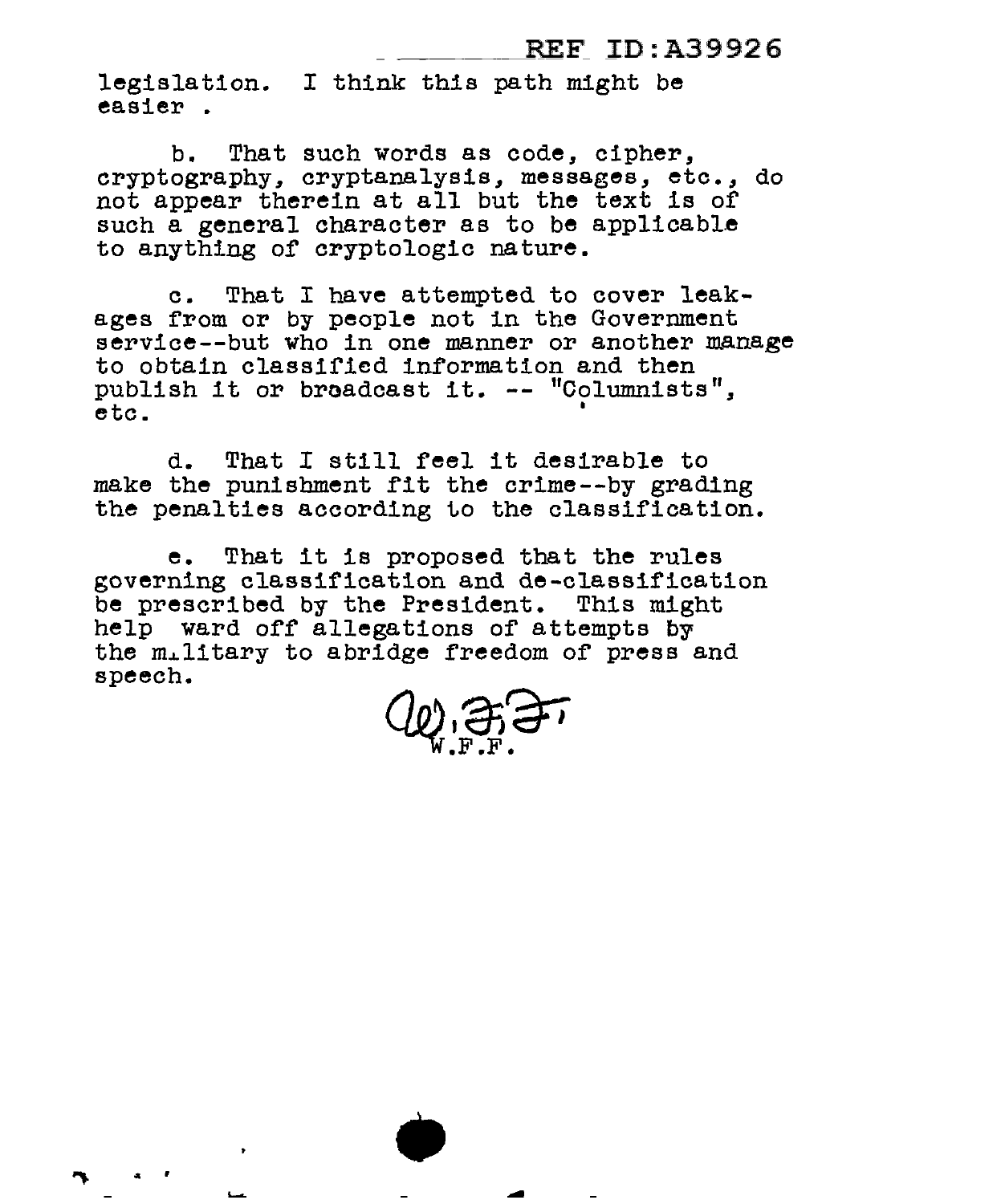REF ID:A39926 **I II. 199926** 

 $\mathfrak{g}_\mathfrak{m}$ 

 $r: 4$  (ctron).

 $/$ 

 $\int$ 

•<br>•<br>• Failing to safeguard information affecting national defense -(a) Whoever in the course of his official duties has  $\gamma$ <sup>}</sup> had custody of, access to, or knowledge of any United States Government officially classified material, viz, any information, document, writing, sketch, photograph, photographic negative, blue print, plan, map, model, note, instrument, appliance, apparatus, device, or machine affecting or employed in the national defense, and (b) whoever in the course of his official duties has had custody of, access to, or knowledge of similar material which pertains to or is used by any foreign government and which and ömet has been obtained/officially classified by any  $[Intelligence]$ <br>dut, anthropoly to classify such material duly cutter ged to classify such material discloses or delivers agency of the United States Government, (1) discloses or delivers any such officially classified material to any person not authorized to have it, or (2) uses such officially classified material in a manner prejudicial to the safety or interests of the United States, or  $(3)$  retains such officially classified material when he has no right to retain it or when it is contrary to the safety or interests of the United States for him to retain it, or  $(4)$ fails to comply with all directives issued by lawful authority with regard to the return or disposal of such officially classifiea material, or (5) fails to take reasonable care of, or so conducts himself as to endanger the safety of such officially classified matter, shall  $(1)$  in the case of matter officially classified "restricted", be fined not more than \$1000 or imprisoned not more than two years or both,  $(ii)$  in the case of matter • officially classified "conf'idential", be fined not more than  $$5000$  or imprisoned not more than five years or both, and (iii) in the case of matter officially classified "secret" or higher, be fined not more than \$10,000 or imprisoned not more than ten years or both.